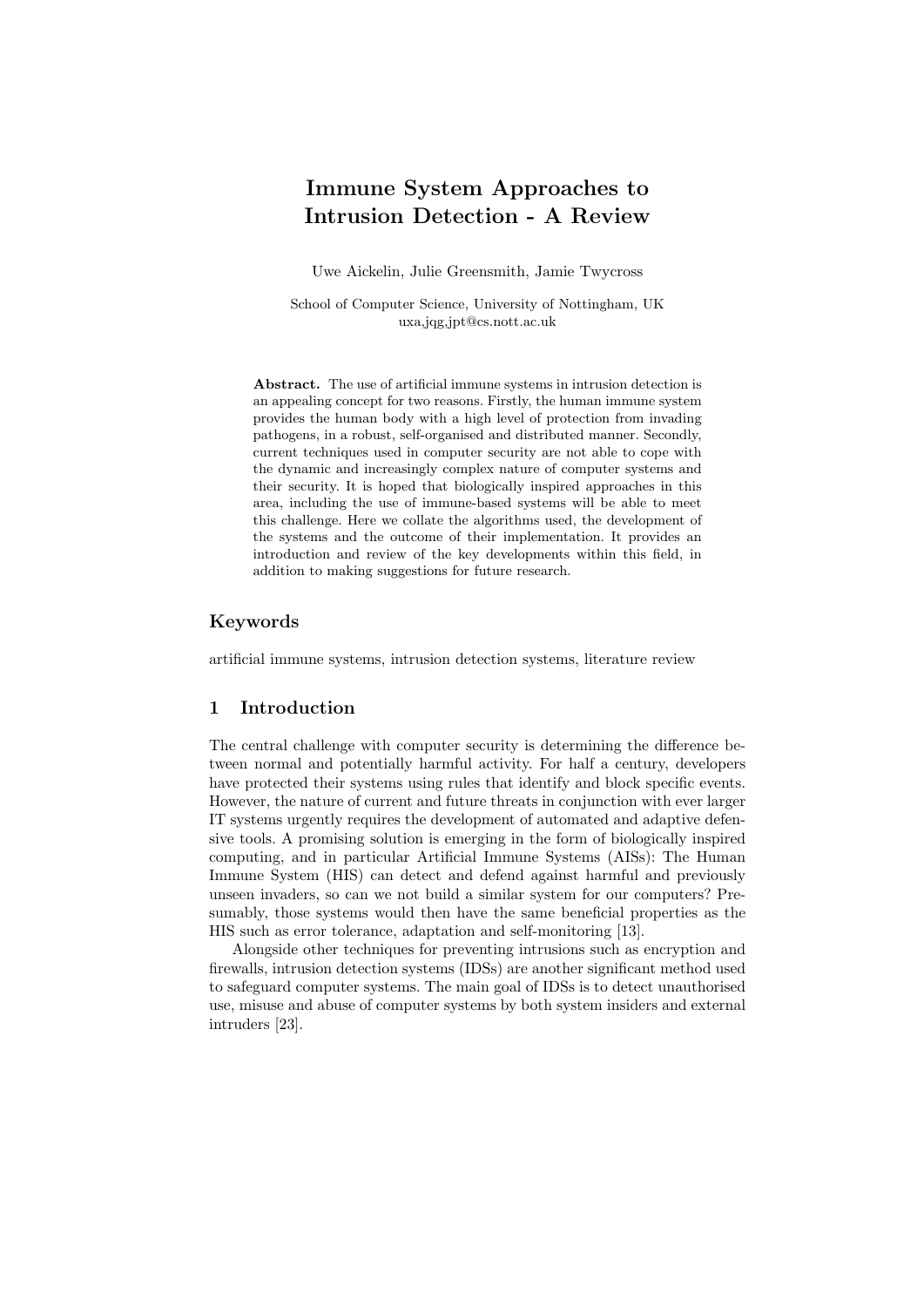In the following sections, we briefly introduce the areas of IDSs and AISs through the examination of core components and basic definition. The research, development and implementation of immune-inspired IDSs is catalogued, and is presented in terms of the evolving methodology, algorithmic exploration and system implementation details. An overview of this research area is provided, in conjunction with indications for future areas of study.

### 2 Background

This section gives a brief introduction to two distinct fields of study - Intrusion Detection Systems (IDSs) and Artificial Immune Systems (AISs), setting the background to and defining the terminology used in the sections that follow. For a detailed discussion readers should consult [29], [23], [30], [13] and [10].

#### 2.1 Intrusion detection systems

IDSs are software systems designed to identify and prevent the misuse of computer networks and systems. There are a number of different ways to classify IDSs. Here we focus on two ways: the analysis approach and the placement of the IDS, although there has been recent work [11] on alternative taxonomies. Regarding the former, there are two classes: misuse detection and anomaly detection [29]. The misuse detection approach examines network and system activity for known misuses, usually through some form of pattern-matching algorithm. In contrast, an anomaly detection approach bases its decisions on a profile of normal network or system behaviour, often constructed using statistical or machine learning techniques. Each of these approaches offers its own strengths and weaknesses. Misuse-based systems generally have very low false positive rates but are unable to identify novel or obfuscated attacks, leading to high false negative rates. Anomaly-based systems, on the other hand, are able to detect novel attacks but currently produce a large number of false positives. This stems from the inability of current anomaly-based techniques to cope adequately with the fact that in the real world normal, legitimate computer network and system usage changes over time, meaning that any profile of normal behaviour also needs to be dynamic [30].

A second distinction can be made in terms of the placement of the IDS. In this respect IDSs are usually divided into host-based and network-based systems [29]. Host-based systems are present on each host that requires monitoring, and collect data concerning the operation of this host, usually log files, network traffic to and from the host, or information on processes running on the host. Contrarily, network-based IDSs monitor the network traffic on the network containing the hosts to be protected, and are usually run on a separate machine termed a sensor. Once again, both systems offer the advantages and disadvantages. Host-based systems are able to determine if an attempted attack was indeed successful, and can detect local attacks, privilege escalation attacks and attacks which are encrypted. However, such systems can be difficult to deploy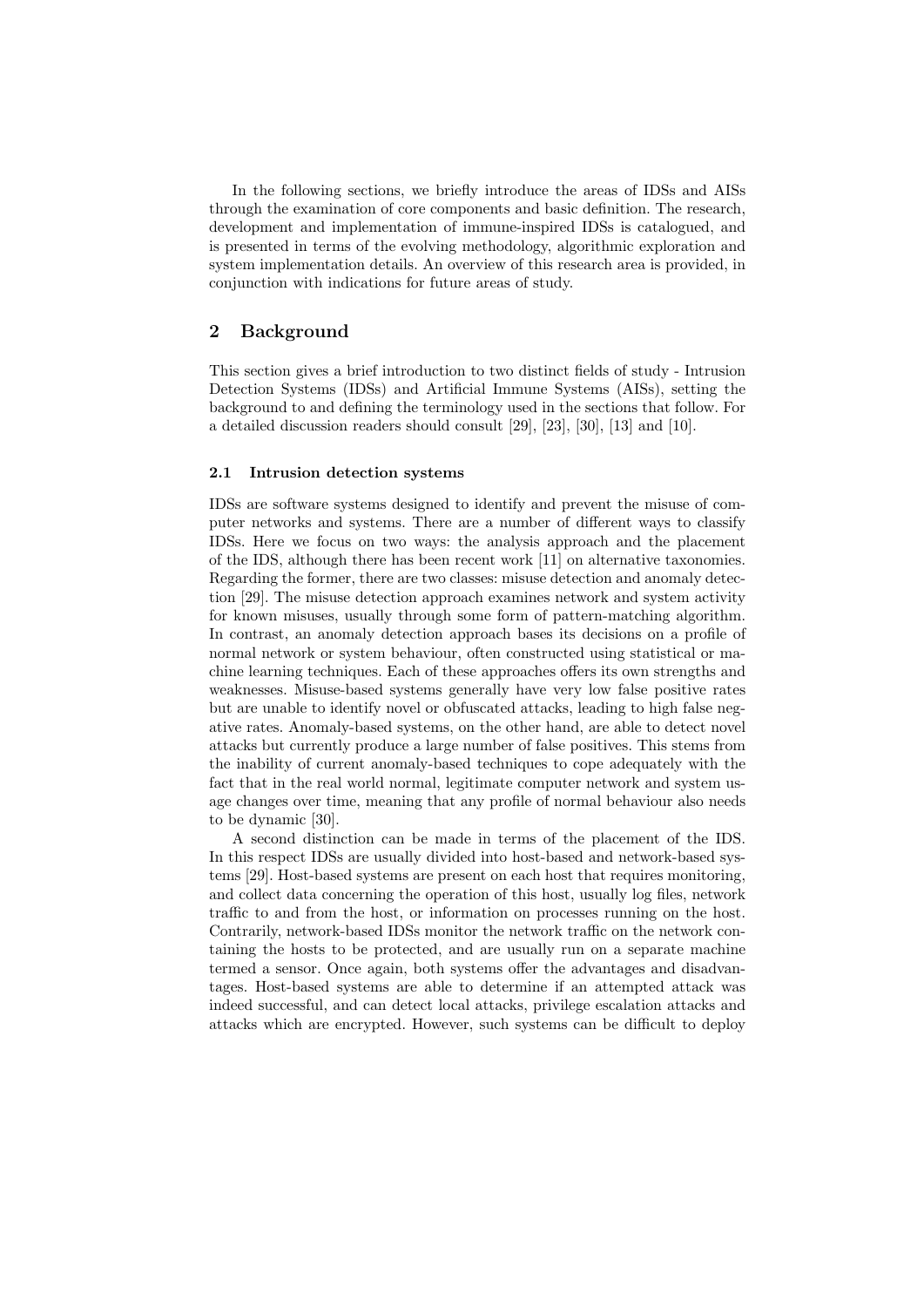and manage, especially when the number of hosts needing protection is large. Furthermore, these systems are unable to detect attacks against multiple targets of the network. Network-based systems are able to monitor a large number of hosts with relatively little deployment costs, and are able to identify attacks to and from multiple hosts. However, they are unable to detect whether an attempted attack was indeed successful, and are unable to deal with local or encrypted attacks. Hybrid systems, which incorporate host- and network-based elements can offer the best protective capabilities, and systems to protect against attacks from multiple sources are also under development [30].

#### 2.2 Artificial immune systems

The Human Immune System (HIS) protects the body against damage from an extremely large number of harmful bacteria and viruses, termed pathogens. It does this largely without prior knowledge of the structure of these pathogens. This property, along with the distributed, self-organised and lightweight nature of the mechanisms by which it achieves this protection [23], has in recent years made it the focus of increased interest within the computer science and intrusion detection communities. Seen from such a perspective, the HIS can be viewed as a form of anomaly detector with very low false positive and false negative rates.

An increasing amount of work is being carried out attempting to understand and extract the key mechanisms through which the HIS is able to achieve its detection and protection capabilities. A number of artificial immune systems (AISs) have been built for a wide range of applications including document classification, fraud detection, and network- and host-based intrusion detection [10]. These AISs have met with some success and in many cases have rivalled or bettered existing statistical and machine learning techniques. AISs can be broadly divided into two categories based on the mechanism they implement: networkbased models and negative selection models, although this distinction is somewhat artificial as many hybrid models also exist. The first of these categories refers to systems which are largely based on Jerne's idiotypic network theory [19] which recognises that interactions occur between antibodies and antibodies as well as between antibodies and antigens. Negative selection models use negative selection as the method of generating a population of detectors. This latter approach has been by far the most popular when building IDSs, as can be seen from the work described in the next section.

### 3 Immune system approaches

In this section, we offer an in-depth review of work relating to the application of AISs to the problem of intrusion detection. Initially, we begin by looking at work comparing broad methodological issues, then move on to describe work which compares the efficacy and advantages and disadvantages of individual AIS algorithms within the context of intrusion detection. Finally, we review complete implementations of immune-based IDSs, firstly from the Adaptive Computation Group at the University of New Mexico and then from other researchers.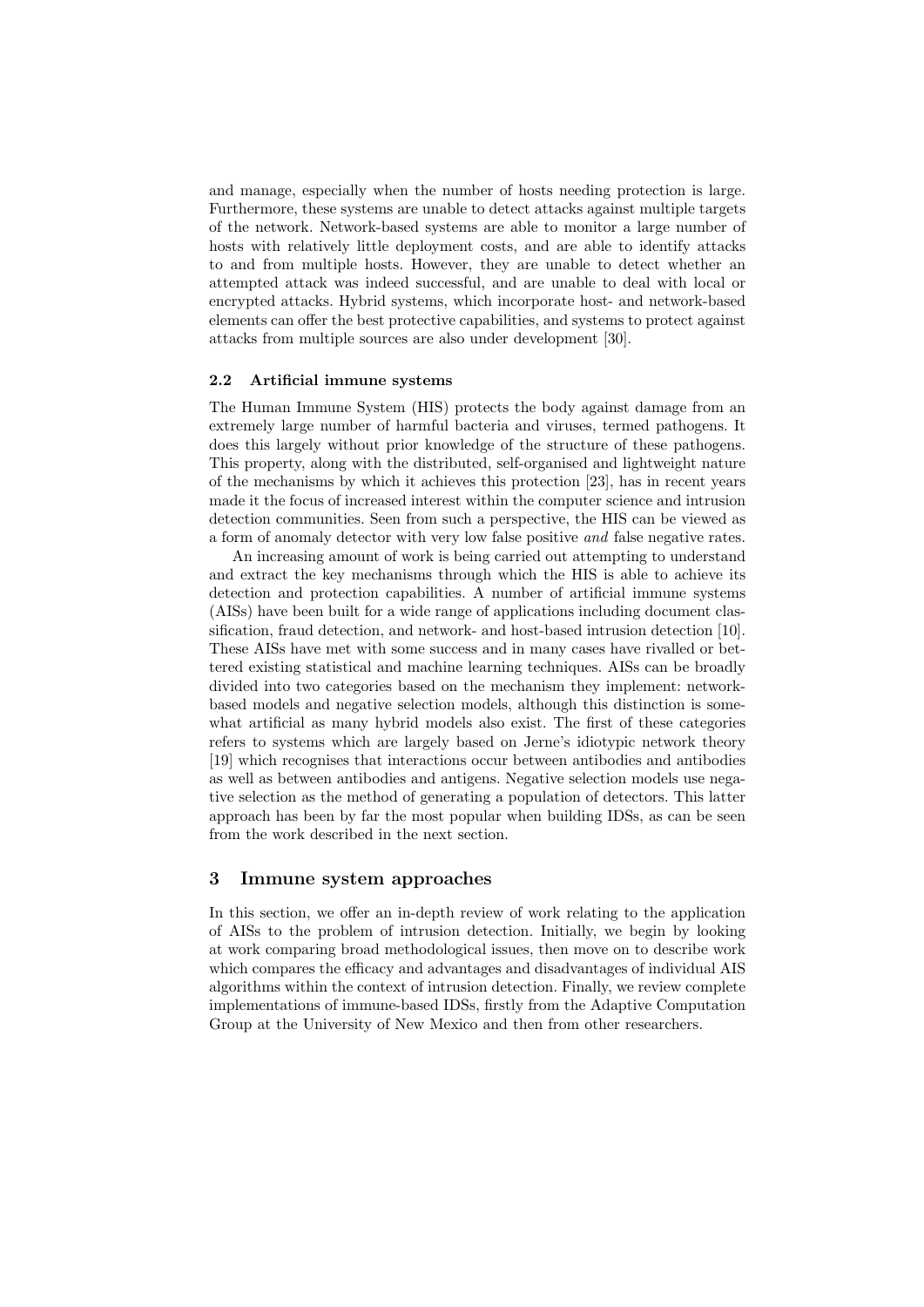#### 3.1 Methodological issues

Dasgupta and Attoch-Okine [7] compare idiotypic- and negative selection-based approaches to AIS design. Jerne's idiotypic network model [19] is based on idiotypic effects in which antibodies react to each other as well as antigen. In contrast, in the self-nonself model of Forrest et al [34] probabilistic individual antibodies do not interact. The authors consider several applications of AISs, including anomaly detection, fault diagnosis, pattern recognition and computer security. Specifically relating to computer security, they discuss virus detection and process anomaly detection, describing several different approaches. In UNIX processes, changes in behaviour can be detected through short range correlation of process system calls, especially for root processes. Viruses can be detected through detecting changes to files, or through the use of decoys or honeypots, which use a signature-based approach and monitor decoy programs, observe how they were changed, and build signatures from this for main system.

Aickelin et al [1] discuss the application of danger theory to intrusion detection and the possibility of combining research from wet and computer labs in a theoretical paper. They aim to build a computational model of danger theory which they consider important in order to define, explore, and find danger signals. From such models they hope to build novel algorithms and use them to build an intrusion detection system with a low false positive rate. The correlation of signals to alerts, and also of alerts to scenarios, is considered particularly important. Their ideas build on previous work in immunology by Matzinger [28] and work on attack correlation by Kim and Bentley [21]. Their proposed system collects signals from hosts, the network and elsewhere, and correlates these signals with alerts. Alerts are classified as good or bad in parallel to biological cell death by apoptosis and necrosis. Apoptosis is the process by which cells die as a natural course of events, as opposed to necrosis, where cells die pathologically. It is hoped that alerts can also be correlated to attack scenarios. Where these signals originate from is not yet clear, and they will probably be from a mixture of host and network sources. Examples could include traffic normalisers, i.e. a device which sits in the traffic stream and corrects potential ambiguities in this stream, packet sniffers, i.e. a program for collecting live network data, and IDSs such as Snort [32] and Firestorm [26]. The danger algorithm is, however, yet to be specified, as is the correlation algorithm. Whether the system will actively respond to attacks is also not yet clear. Aickelin et al conclude that if this approach works, it should overcome the scaling problems of negative selection, but that a large amount of research still remains to be done. In the future, they intend to implement such a system.

Begnum and Burgess [4] build on previous work by Burgess [6] and combine two anomaly detection models, pH [35] and cfengine [6]. They are motivated by the need to provide a better, automated response mechanism for the pH system, and better detection capabilities for cfengine, as well as the need to collect more detailed data for further research. By the combination of signals from these two systems they hope to provide a more robust, accurate and scalable anomaly detection system. Their approach is to combine the two systems so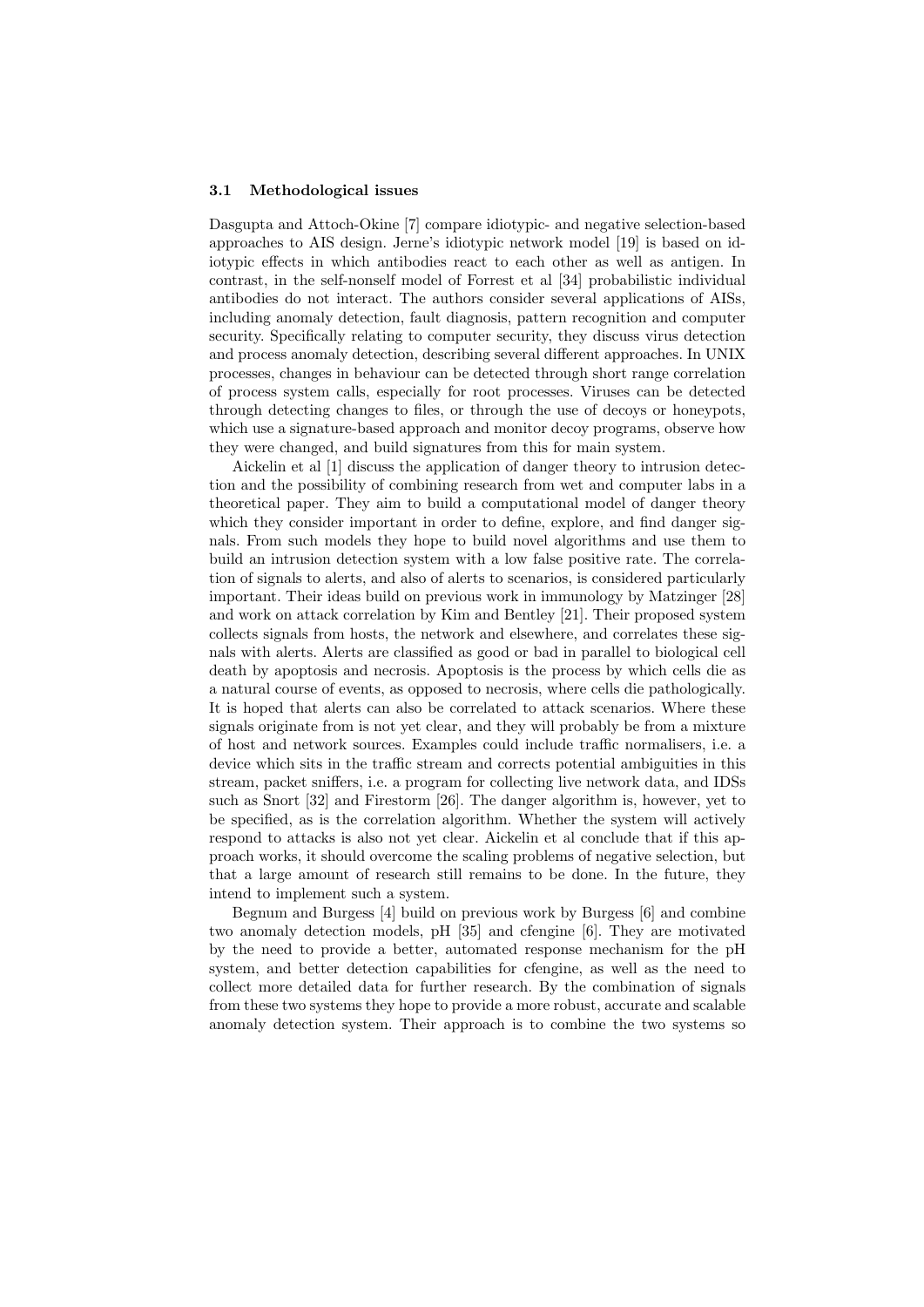that pH is able to adjust its monitoring level based on inputs from cfengine, and cfengine is able to adjust its behaviour in response to signals from pH. They discuss the possibility of using the pH/cfengine combination to provide an automated response mechanism which is able to kill misbehaving processes. This work represents an exploration of how to combine the two systems and does not detail any results of experiments, which the authors intend to carry out in the future.

#### 3.2 Algorithmic explorations

In [21], Kim and Bentley observe that the HIS is more complex than just negative selection and evaluate this with respect to AISs, investigating performance and scaling related to network intrusion detection. The work builds on the LISYS system [18] and proposed work by Kim and Bentley which incorporates a phenotype into the generation and matching process [22]. They do not describe the overall architecture of the system though similar details are presented in their 1999 paper [24]. TCP packet headers are used based on communications between a LAN (local area network) and the external network and internal LAN communications. TCP (Transmission Control Protocol) is a commonly used network communication protocol. These are derived from a given dataset, and profiles from this data are extrapolated as test and training data. Thirteen self profiles are constructed based on this data and detectors are generated using negative selection against these profiles. The encoding of the detectors contains a number of alleles represented by an arbitrary numerical value. The different alleles on a chromosome are related to different properties of the packet. This range of values is then subject to a clustering algorithm. The similarity between the self strings and incoming strings in the case of the test data is measured using an r-contiguous bit scheme, where the value of  $r$  is chosen after estimating the expected number of detectors, detector generation trials and expected false negative rate. A matching activation threshold is derived from the number of detectors generated.

The authors compare their results with the negative selection based system described by Hofmeyr [18]. To generate the self profiles they use the Information Exploration Shootout dataset [15]. This data contains five specified attacks. The profile generator extracts the following information from the dataset: connection identifier, known port vulnerabilities, 3-way handshake details and traffic intensity. The feasibility in terms of time and resources of the negative selection algorithm is then assessed by calculating the time taken to produce the detector set. This is coupled with the number of detectors needed for feature space coverage, and from this the time taken for the generation of a comprehensive detector set is calculated. Additionally, the anomaly detection rate is recorded and analysed. The maximum number of detectors was varied for each attack included in the test profile. Non-self detection rates for the various attacks were recorded as less than 16% so the detector coverage in this case was not sufficient. It was estimated that for an 80% detection rate it would take 1,429 years to produce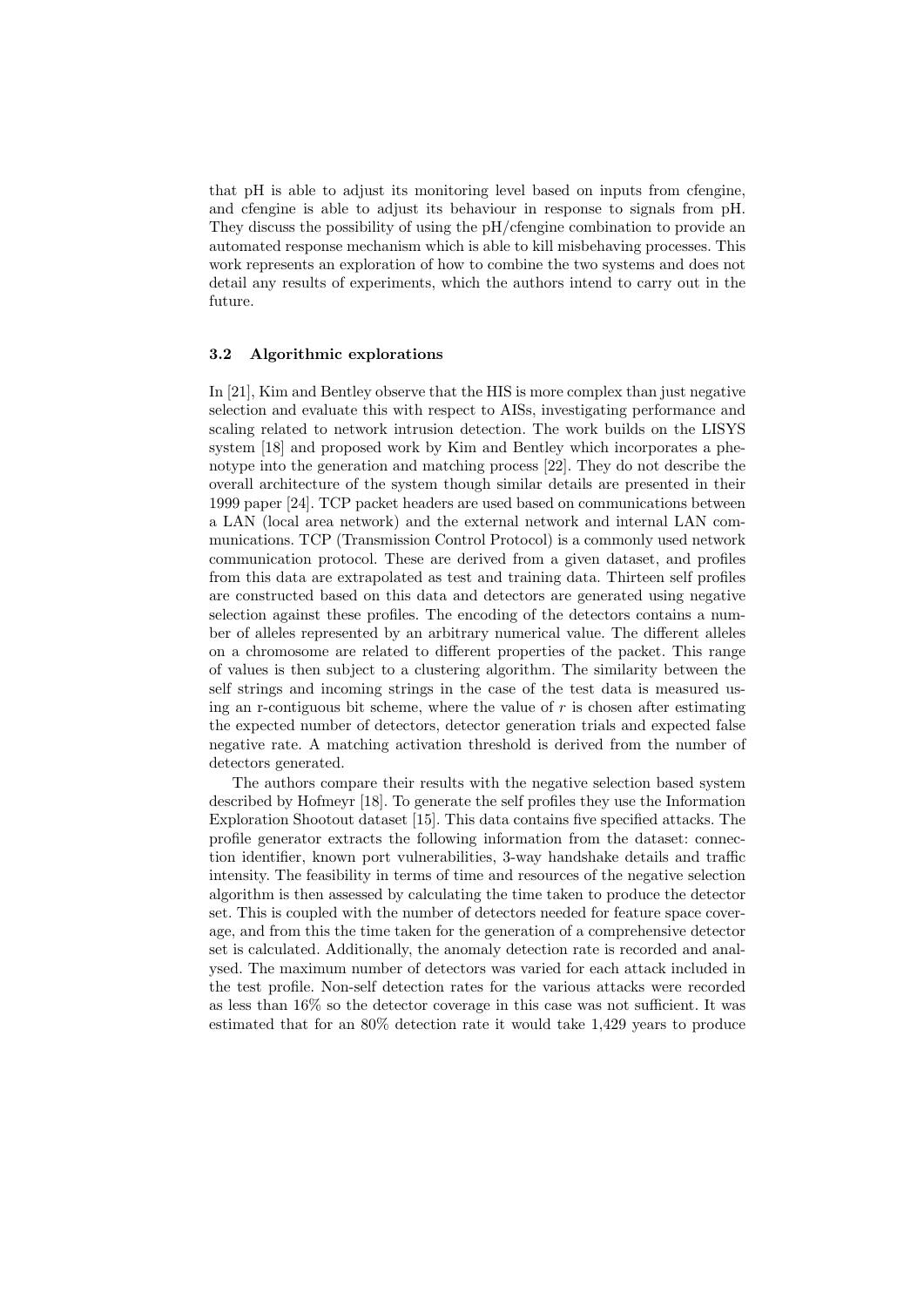a detector set large enough to achieve this kind of accuracy, using just 20 minutes worth of data, and  $6 \times 10^8$  detectors would be needed. From these results, they conclude that negative selection produces poor performance due to scaling issues on real-world problems. In their opinion other immune-based algorithms, such as clonal selection, need to be used and a better matching function derived. In the future they intend to evaluate both static and dynamic clonal selection algorithms [23].

Dasgupta and Gonzalez [9] are interested in building a scalable IDS and as a step towards this goal investigate and compare the performance of negative and positive selection algorithms. Positive selection is not found in the selection of T-cells in the natural immune systems, whereas negative selection is. They work from a time-series perspective in terms of scalability and changing self, building on work by Forrest [34] and previous work of their own [8]. Their implementation of the positive selection algorithm generates self using training data and time windows. They use a k-dimensional tree, giving a quick nearest neighbour search. At first, they use only one parameter at once, either bytes per second, packets per second or ICMP packets per second. This is then followed by a combination of all three parameters. An alert is generated when values go beyond a threshold. Their negative selection implementation uses real-valued detectors, with self defined as in their positive selection algorithm. A multi-objective genetic algorithm is used to evolve rules to cover non-self, with fitness correlated to the number of self samples covered, area and overlap with other rules. This allows for niching in the multi-objective problem. They define a variability parameter,  $v$ , as the distance from self still considered normal. This results in one rule for time windows equal to 1 and 25 rules for time window equal to 3. These rules are then used to build detectors. The system has two parameters to set manually: the size of the time window and the threshold.

To test the system they use a small subset of the 1999 Lincoln Labs outside tcpdump datasets [25]: week 1 for training, and week 2 for testing. In their results, they seem to concentrate on only five attacks from that week and see how many of these they can find. Using a combination of all three parameters, all five attacks were detected. A single parameter yielded detection in 3 out of 5 cases. Positive selection needs to store all self samples in memory and is not scalable, but has very high detection rates compared to negative selection, which has a rate of 60% and 80% for window sizes of 1 and 3 respectively, using  $\frac{1}{100}$  of the memory of positive selection. Overall, the best detection rates they found were 95% and 85% for positive and negative selection respectively. They concluded that it is possible to use negative selection for IDSs, and that in their time series analysis, the choice of time window was imperative. In the future they intend to use more data to comprehensively test their system.

## 3.3 System implementations — developments by the Adaptive Computation Group, University of New Mexico

Early work - analysis The Adaptive Computation Group at the University of New Mexico, headed by Stephanie Forrest, has been instrumental in the develop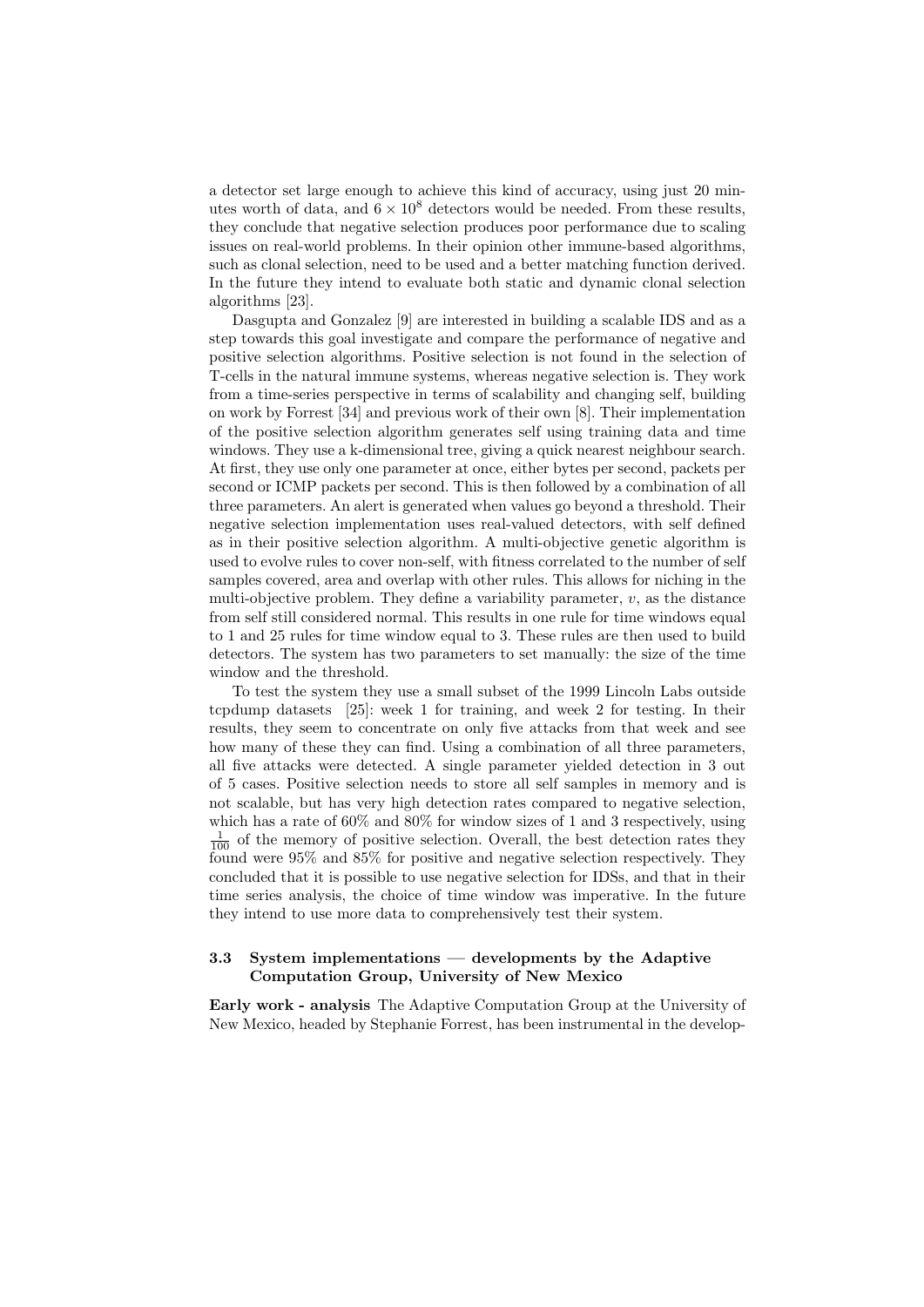ment of intrusion detection systems which employ concepts and algorithms from the field of AISs. Early work from this group is described in Forrest et al [34], and aims to build an intrusion detection system based on the notion of self within a computer system. Their work builds on previous work on an anti-virus system using immune principles [12], and an intrusion detection system called IDES [27]. The system is host-based, looking specifically at privileged processes, and runs on a system which is connected to the network. The system collects information in a training period, which is used to define self. This information is in the form of root user sendmail (a popular UNIX mail transport agent) command sequences. A database of normal commands is constructed and further sendmail commands are examined and compared with entries in this database. The authors consider the time complexity for this operation be  $O(N)$  where N is the length of the sequence. A command-matching algorithm is implemented and new traffic compared with the defined behaviour in the database. Intrusions are detected when the level of mismatches with entries in the database becomes above a predefined level. Subsequent alerts are generated but no direct system changing response is implemented.

Building on previous work by the group [34], the work by Hofmeyr et al [16] is also motivated by the need to improve anomaly-based intrusion detection systems. Misbehaviour in privileged processes was examined through scrutinising the same superuser protocols, but using a different representation. System call traces are presented in a window of system calls, a value of 6 in this case. This window is compared against a database of normal behaviour, stored as a tree structure, compiled during a training period. If a deviation from normal is seen, then a mismatch is generated, with sequence similarity assessed using a Hamming distance metric. A sufficiently high level of mismatches generates an alert, but does nothing to alter the system. No user definable parameters are necessary, and the mismatch threshold is automatically derived from the training data.

In all cases the intrusions were detected by the system. The vast majority of the presented results are evidence of the database scaling well, finding the optimum sequence length and setting the mismatch threshold parameters. With regard to false positives, a bootstrap method was used as a proof of concept, though no actual results were presented. The authors conclude that false positives are reduced with an increase in the training period. It is claimed that their system is scalable, and generates on average four false positives per day, although they did not directly compare their system with any other. The results are suggestive that this approach could work using data from both real and controlled environments, but found that it was difficult to generate live data in a dynamic environment. They also note that issues of efficiency have been largely ignored, but will have to be addressed if this is to work in the real world. In the future they intend to perform more fine-grained experiments, and implement a response which is not just based on user alerts, and to incorporate more immune principles.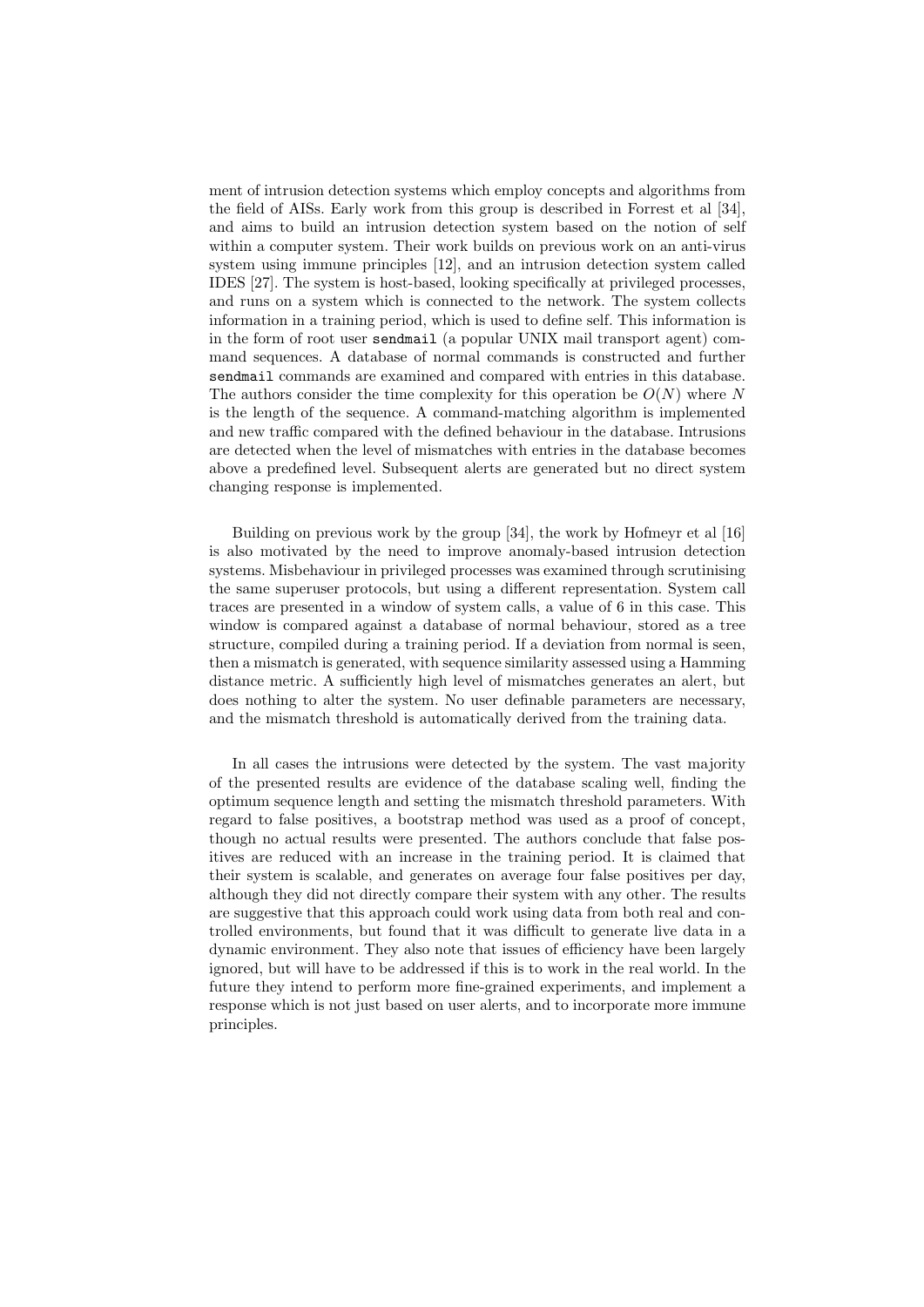Later work - synthesis The incorporation of some of these suggestions was presented by Hofmeyr and Forrest [17]. The goal of this work was to constructing a robust, distributed, error tolerant and self protecting system. Following on from the previous work of Hofmeyr and Forrest [16] and Forrest et al [34], they aimed to implement and test an IDS based on several different components of the HIS. Their system is network-based and examines TCP connections, classifying normal connections as self, and everything else as non-self. Detectors in the form of binary strings are generated using negative selection, and TCP connections are represented in the form of a data-path triplet, and are subsequently matched against sniffed triplets from the network using an r-contiguous bit matching scheme. If a detector matches a number of strings above an activation threshold, an alarm is raised. Detectors that produce many alarms are promoted to memory cells with a lower activation threshold to form a secondary response system. Permutation masks are also implemented to prevent holes in the self definition. Co-stimulation is provided by a user specifying if an alert is genuine, which reinforces true positives. The activation threshold is set according to an adaptive mechanism involving many local activation thresholds, based on match counts of detectors. Their system is distributed across several machines on the network and therefore one central machine does not have to analyse all the traffic on the network [23]. While the focus of the paper is to describe the algorithms and immune concepts, some experiments are briefly described and it was additionally shown that the rate of false positives can be reduced with user aided co-stimulation.

Following criticism by Kim and Bentley in [21] regarding scaling and false positives, Balthrop et al [3] provide an in-depth analysis of the LISYS immunebased IDS, which evolved from some of the research described above. Their work uses a simpler version of LISYS, a system developed by Hofmeyr [18], in addition to work of Kim and Bentley [22]. Balthrop's system monitors network traffic and is deployed on individual hosts. A detector set is distributed to each of the hosts in the network and TCP connections, based on triplets, are monitored using these detectors. Diversity is created through each host independently reacting to self and nonself. The system uses a negative selection algorithm to mature 49-bit binary detectors which are tested against connections collected during a training period. The matured detectors are then deployed on a live network. An anomaly is detected when a detector has matched a number of connections over a threshold parameter, using an r-contiguous matching function. The generality of the detectors is improved through affinity maturation, and once an intrusion is detected, an alert message is generated. Co-stimulation and permutation masks, both present in the original system, are not implemented. In this case, the user is responsible for setting the value of  $r$  for the matching function.

Initially, detectors are randomly generated and subject to negative selection so that detectors that match good TCP connections are destroyed. An activation threshold parameter is set automatically by the system, depending upon the number of matches that a detector has made. Additionally, this parameter has a temporal element in the form of a decay rate, which is thought to reduce false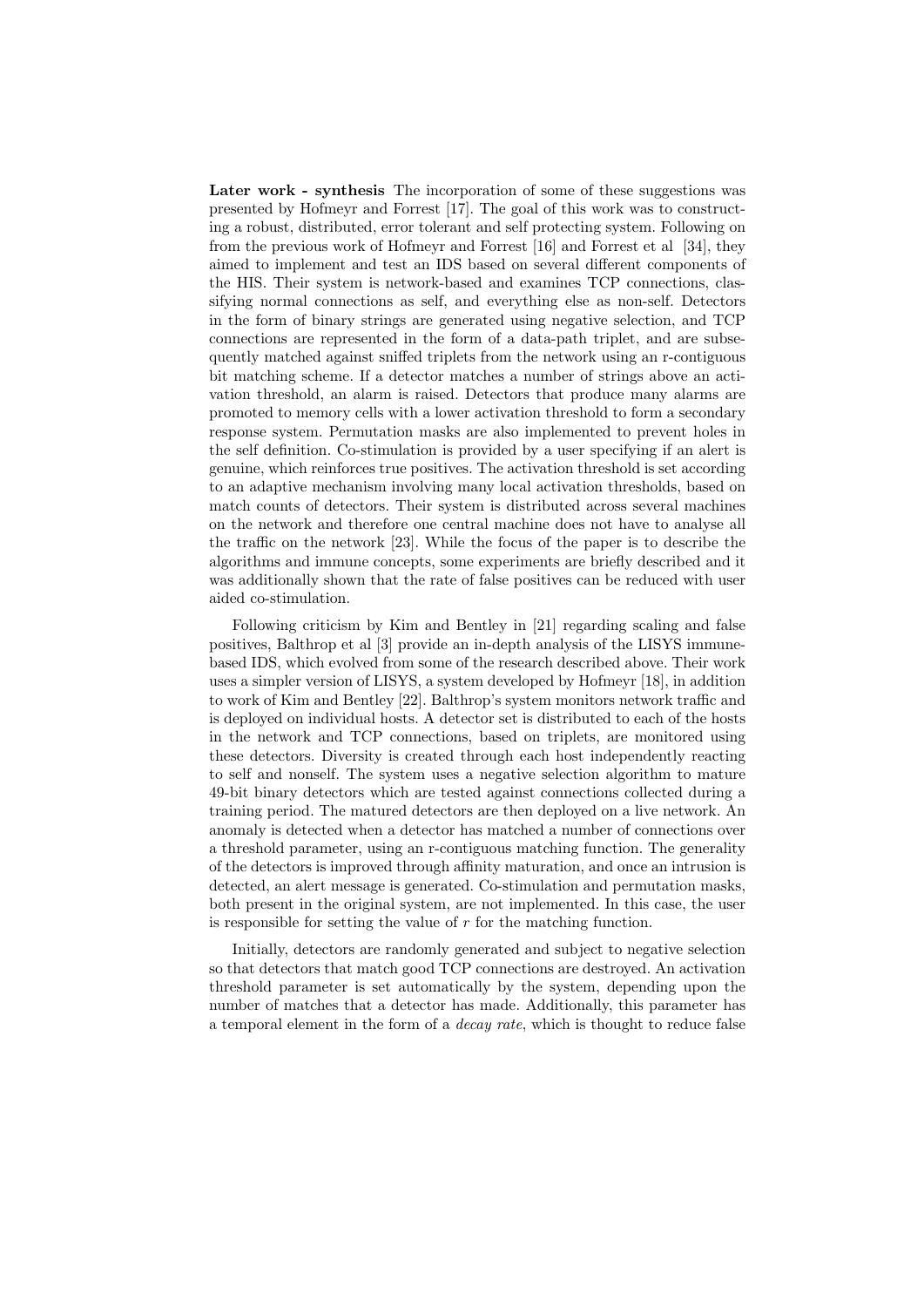positive rates. The value for  $r$  can be varied manually, as can the total number of detectors allowed, the length of the tolerisation period, and the decay rate for the activation threshold. They compared their system, in terms of components but not in terms of performance, to one described by Kim and Bentley [21], and to the US government CDIS system [36] which also uses negative selection.

The experiments took on two parts: the first stage involved defining the best parameters, the second running attacks on the system. In the first part, the number of detectors was investigated, specifically the effects of detector saturation. In the second part, several attacks were performed through the use of Nessus [31]. They found that once the number of detectors reached a certain point then saturation occurred. At this saturation point, the greater the value of r, the better the detector set coverage. Balthrop et al also found that the longer the tolerisation period, the fewer the false positives, and that increasing the activation threshold reduced the number of false positives. No information was provided as to the statistical significance of the tests. Overall, detection was successful for the attacks in all but one instance, and the tuning of the parameters reduced the false positive rate. Regarding the scaling issue raised by Kim and Bentley, it was noted that the sensitivity of the system has to be investigated before it can be deployed.

The 'light' version of the LISYS system described in Balthrop et al [3] above was used again in [2], though the focus of this research was on improving the representation of the detectors by exploring a richer representation. The dataset and the experimental system used is the same as in [3]. Their experiments investigate the improvement to r-contiguous matching using an r-chunk scheme. In this scheme, only  $r$  regions of the whole detector are specified, with the remaining becoming wild-cards. This is thought to reduce the amount of holes that can be present in the detector coverage by the elimination of crossover and length-limited holes during the creation and deployment of detectors.

The effect of permutation masks on the system performance was examined, measured in terms of false positives, and was found to increase the generalisation of the detector coverage. This is based on the observation that an anomaly is likely to produce multiple alerts. Additionally, they found that varying  $r$  had little effect, unlike with full length detectors. As the r-chunks scheme performed remarkably well the authors investigated it further, and subsequently found that the dramatic increase in performance was in part due to the configuration of their test network. Nevertheless, it still outperformed the full-length detector scheme. They also found that the incorporation of r-chunks and permutation masking reduced false positives and increased true positives. The results of this series of experiments was compared with the setup described in Balthrop et al [3] above. Balthrop et al conclude that r-chunks is appealing as a matching scheme, and that the addition of permutation masks is useful in controlling the rate of false positives. In the future, they intend to run their system on a larger dataset with more attacks.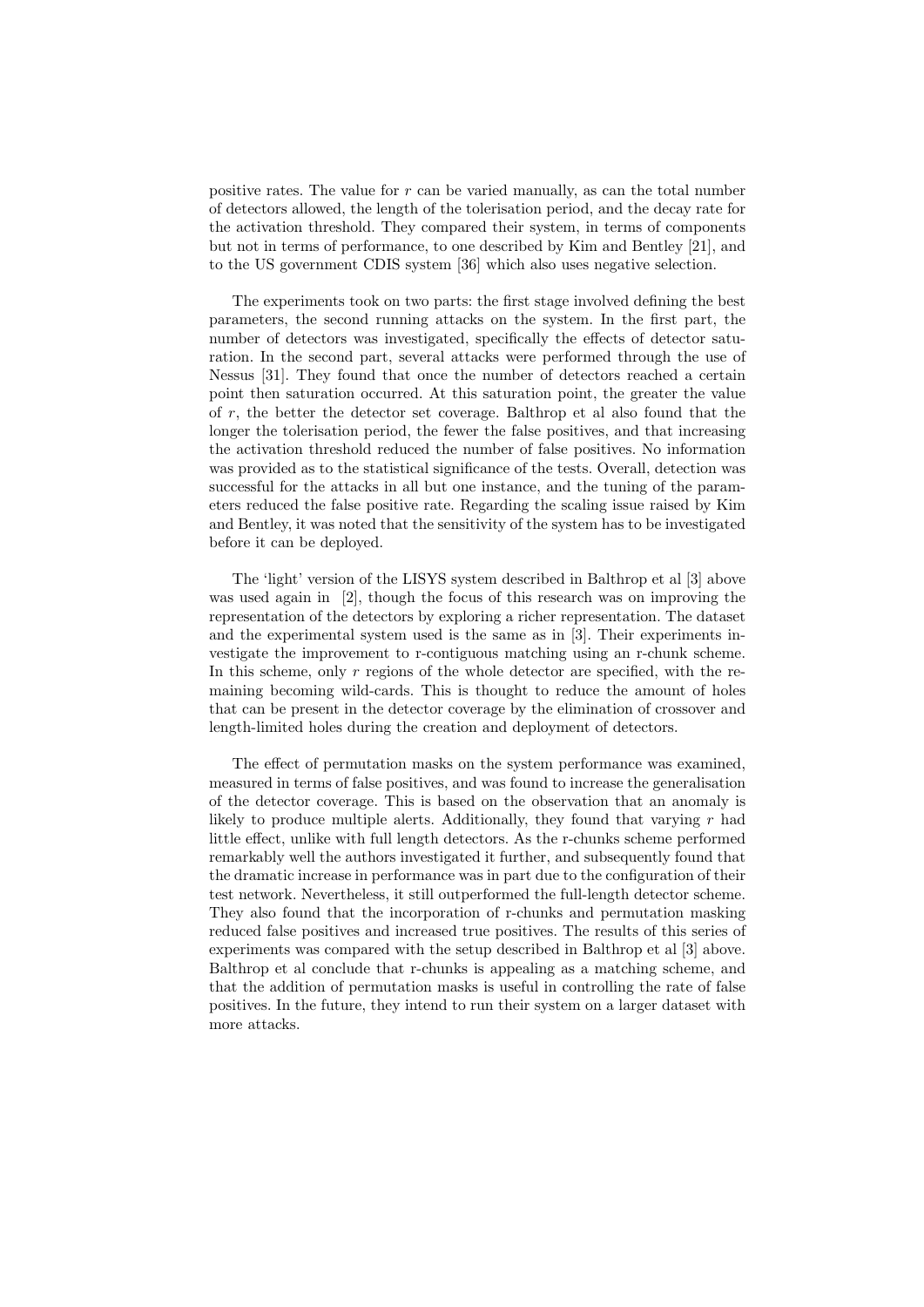#### 3.4 System Implementations — developments from other researchers

The work performed at the University of New Mexico has contributed significantly to the development of AISs for IDSs. However, they are by no means the only researchers to have actually implemented systems in this manner. This section aims to outline system implementations performed by a number of different research groups, with the common goal of implementing various AISs for applications within security.

The AIS described by Kephart [20] is one of the earliest attempts of applying HIS mechanisms to intrusion detection. It focuses on the automatic detection of computer viruses and worms. As interconnectivity of computer systems increases, viruses are able to spread more quickly and traditional signature-based approaches, which involve the manual creation and distribution of signatures, become less effective. Hence they are interested in creating a system which is able to automatically detect and respond to viruses. Their proposed system first detects viruses using either fuzzy matching from a pre-existing signature of viruses, or through the use of integrity monitors which monitor key system binaries and data files for changes. In order to decrease the potential for false positives in the system, if a suspected virus is detected it is enticed by the system to infect a set of decoy programs whose sole function is to become infected. If such a decoy is infected then it is almost certain that the detected program is a virus. In this case, a proprietary algorithm, not described in the paper, is used to automatically extract a signature for the program, and infected binaries are cleaned, once again using a proprietary algorithm not described in the paper. In order to reduce the rapid spread of viruses across networks, systems found to be infected contact neighbouring systems and transfer their signature databases to these systems. No details of testing and performance are given by the author, who claims that some of the mechanisms are already employed in a commercial product, which other are being tested in a laboratory setting.

In [14], Gonzalez and Dasgupta build an anomaly detector that only requires positive samples, not negative ones, and compare this to a self-organising map (SOM) approach. SOMs are a data dimensionality reduction technique using self-organising neural networks. This work explores the issue of scalability, binary versus real value detectors and a fuzzy distinction between self and non-self, building on work in previous papers by the authors [8] and Forrest [34]. Their system uses real-valued negative selection with n-dimensional vectors as detectors. Detectors have a radius  $r$ , in other words they represent hyper-spheres. A fuzzy Euclidean matching function is used. In training, detectors are generated randomly and then moved away from self and spaced out. Detectors match if the median distance to their k-nearest neighbours is less than r. After a certain time detectors die of old age and eventually a good set of detectors should be found. These detectors are then used to generate abnormal samples. A multilayer perceptron classifier trained with back-propagation is then used to learn to distinguish between self and nonself, after which real data comes in and is classified. Any abnormalities are reported by the system to an operator. They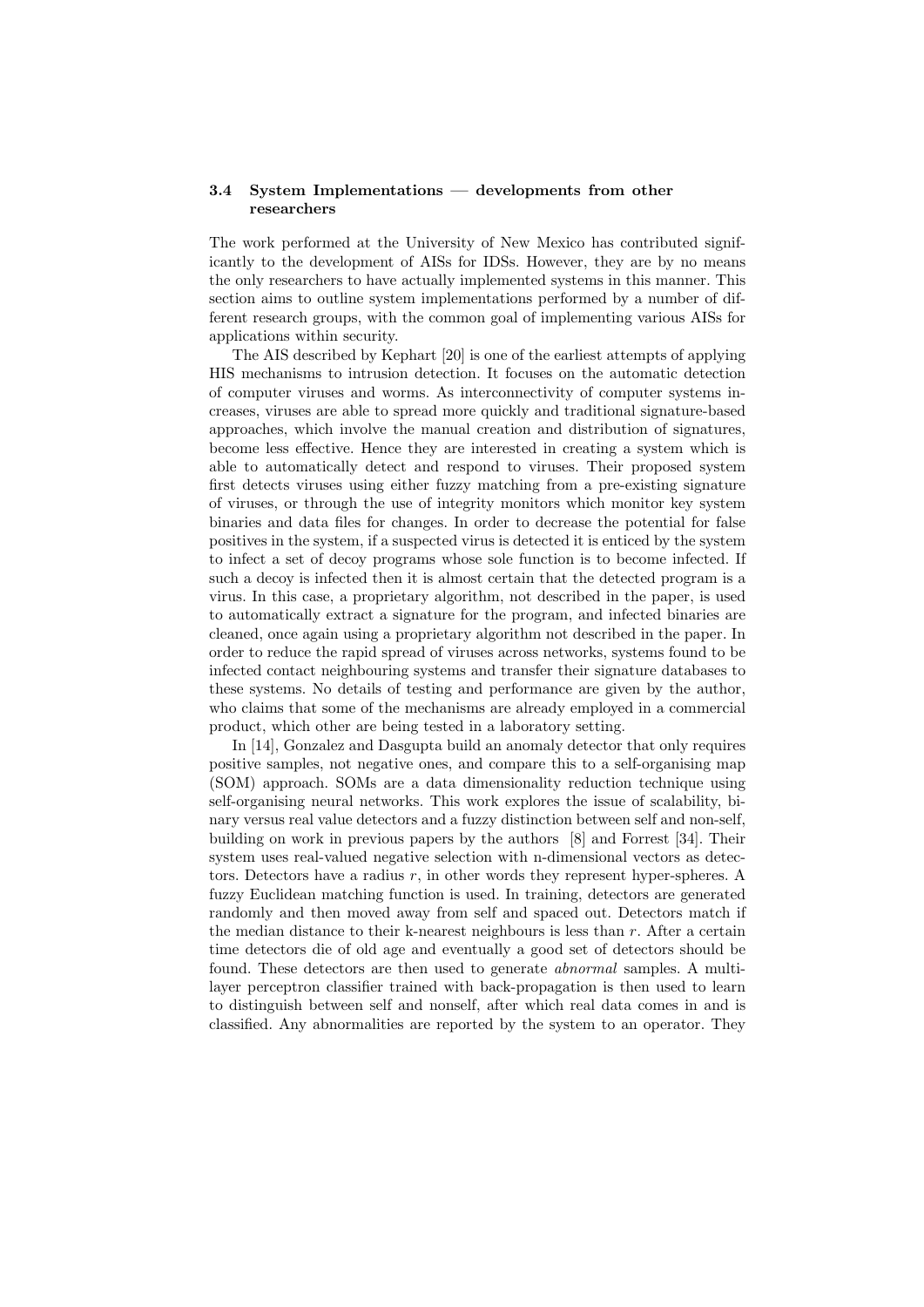concluded that scaling is not a problem in negative selection when real values are used rather than binary and r-continuous matching. They also concluded that negative selection could train a classifier effectively without seeing non-self. In the future, they intend to use immune networks rather than artificial neural networks.

Le Boudec and Sarafijanovic [5], [33] build an immune-based system to detect misbehaving nodes in a mobile ad-hoc network. These are wireless networks in which each end-user system, termed a node, acts a both a client and router. As nodes act as routers, their proper functioning is essential for the transmission of information across the network. The authors consider a node to be functioning correctly if it adheres to the rules laid down by the common protocol used to route information, in their case the Dynamic Source Routing (DSR) protocol. Each node in the network monitors its neighbouring nodes and collects one DSR protocol trace per monitored neighbour. Even in low bit-rate networks, the amount of routing traffic becomes large and potentially prohibitive in relation to the negative selection algorithm the authors employ. This lead them to adopt a strategy in which DSR protocol events are sampled over a fixed, discrete time intervals to create a series of data sets.

The protocol events within each data set are then reduced, through the identification of four sequences of protocol events. This creates a binary antigenic representation in which each of the four genes records the frequency of their four sequences of protocol events within each data set. The mapping from raw data to antigen was chosen by the authors in such a way that genes within each antigen correlated in a certain way for nodes behaving correctly, and in a different manner for misbehaving nodes. A negative selection algorithm is then used with the generated antigens and a set of uniformly randomly-generated antibodies to eliminate any antibodies which match using a exact matching function. In this maturation stage all collected protocol events are assumed to be indicative of routing traffic between well-behaved nodes. Once a mature set of detectors has been generated, these antibodies are used to monitor further traffic from the node and, if they match antigens from the node, classify it as suspicious.

| system                                           | self-        | gene |   |              |   | negative clonal immune idiotypic response                                                |   |
|--------------------------------------------------|--------------|------|---|--------------|---|------------------------------------------------------------------------------------------|---|
|                                                  |              |      |   |              |   | $ {\rm non-self} $ libraries $ {\rm selection} $ selection $ {\rm memory} $ networks $ $ |   |
| Kephart [20]                                     | X            |      |   |              |   |                                                                                          | X |
| Forrest [34]                                     | X            |      |   |              |   |                                                                                          |   |
| Hofmeyr $[16]$                                   | X            |      |   |              |   |                                                                                          |   |
| Hofmeyr $[17]$                                   | X            |      | X |              | X |                                                                                          |   |
| $\left\lceil 2 \right\rceil$<br>Balthrop $[3]$ , | X            |      | X |              |   |                                                                                          |   |
| Gonzalez [14]                                    | X            |      | X |              |   |                                                                                          |   |
| Le Boudec $[5]$ , $[33]$                         | $\mathbf{x}$ |      |   |              |   |                                                                                          |   |
| Dasgupta $[9]$                                   | X            |      | X | $\mathbf{x}$ |   |                                                                                          |   |

Table 1. Summary of immune-based algorithms used by the systems reviewed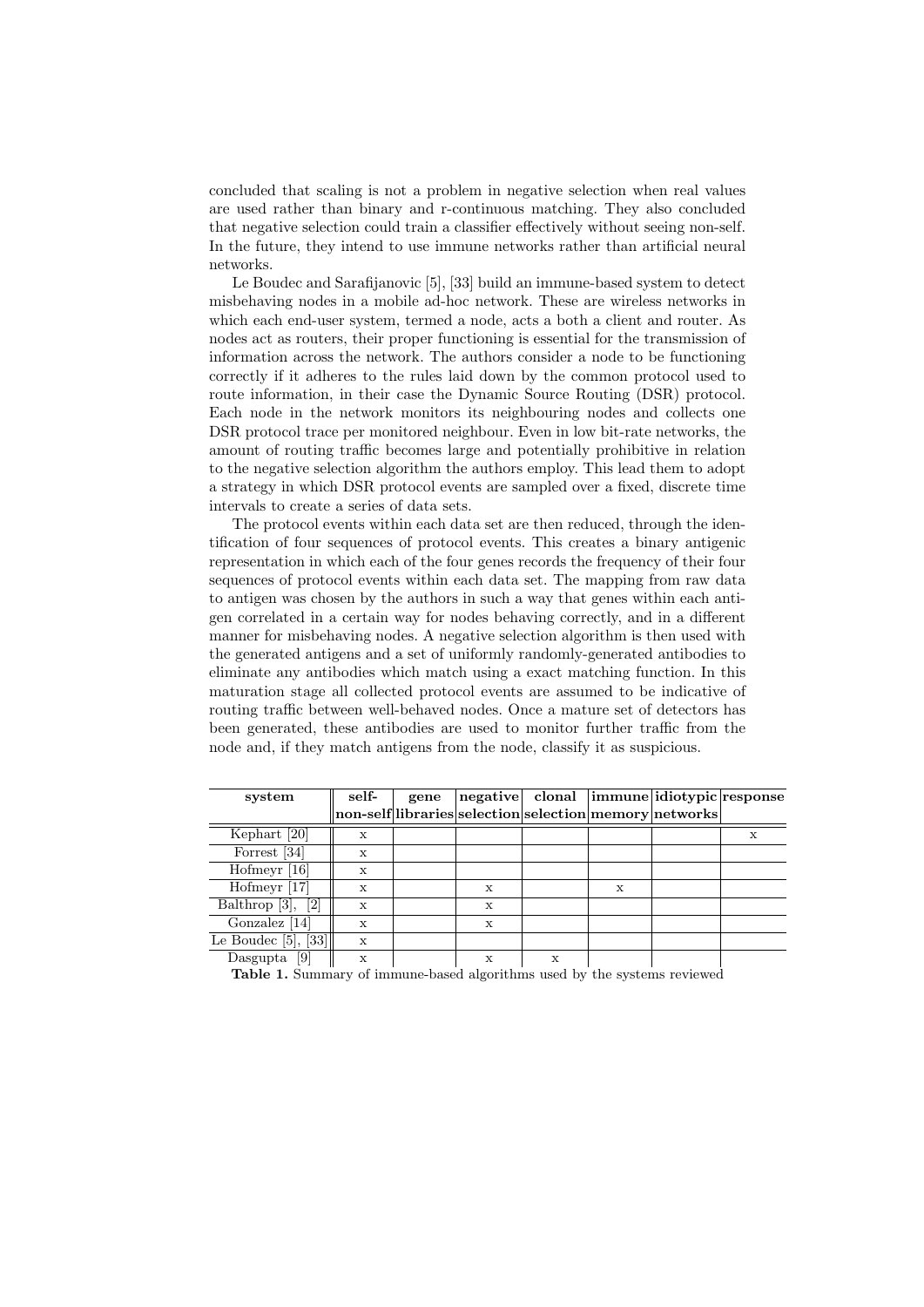# 4 Discussion and Conclusions

The information presented in sections 3.1 to 3.4 has provided detailed overviews of systems which have been implemented, containing one or more immuneinspired algorithms or concepts. In order to clarify the use of various different types of immune algorithm, we shall concentrate here on 'complete' systems, rather than ideas or partial implementations.

Table 1 presents each of the chosen systems and records, in our opinion, which algorithms were used. Within the context of this table we regard an identification in a column as conforming to the following criteria:

- Gene libraries mean the system implemented does not initialise random detector genotypes, but does this through the use of an evolutionary method.
- Negative selection refers to the process of selection of detectors based on elimination if binding to self occurs.
- Clonal selection refers to the B-cell based analogy of increasing detector generality and coverage through the process of hypermutaion.
- Immune memory refers to a secondary response, meaning a similar and more rapid response is elicited should the same attack occur again, irrespective of the time between the attacks.
- Networks correspond with an implementation of the idiotypic network theory, where the different immune components have an effect on each other.
- A response within this context does not simply mean the generation of an alert, but an implemented change in the system as the result of a detection.
- Self-nonself refers to the sense of self, as in the system's recognition of what is normal, or belonging to the system, in order to detect the opposite, that is, nonself.

From Table 1 it is evident that the most popular means of implementing an immune system is through the use of a self-nonself model. This approach is used by all systems under review. Furthermore, negative selection is popular, first used by researchers from New Mexico and then adopted by Dasgupta et al We only found one system each that used the comparatively more advanced features of response, immune memory and clonal selection respectively. No system reviewed used idiotypic networks or gene libraries.

Thus, one can conclude that immunologically inspired IDSs still have much room to grow and many areas to explore, as first observed by Kim and Bentley [21]. Experimental results so far have shown that relatively simple AIS based IDSs can work on relatively simple problems, i.e. selected test data and small to medium sized testbeds. Will larger scale implementations that borrow more heavily from the HIS, i.e. by incorporating aspects such as idiotypic networks, gene libraries and danger theory, be successful. Such work is currently underway by  $[1]$  and others. The proof is yet outstanding, but if it works in vivo, we ought to be able to make it work in silico!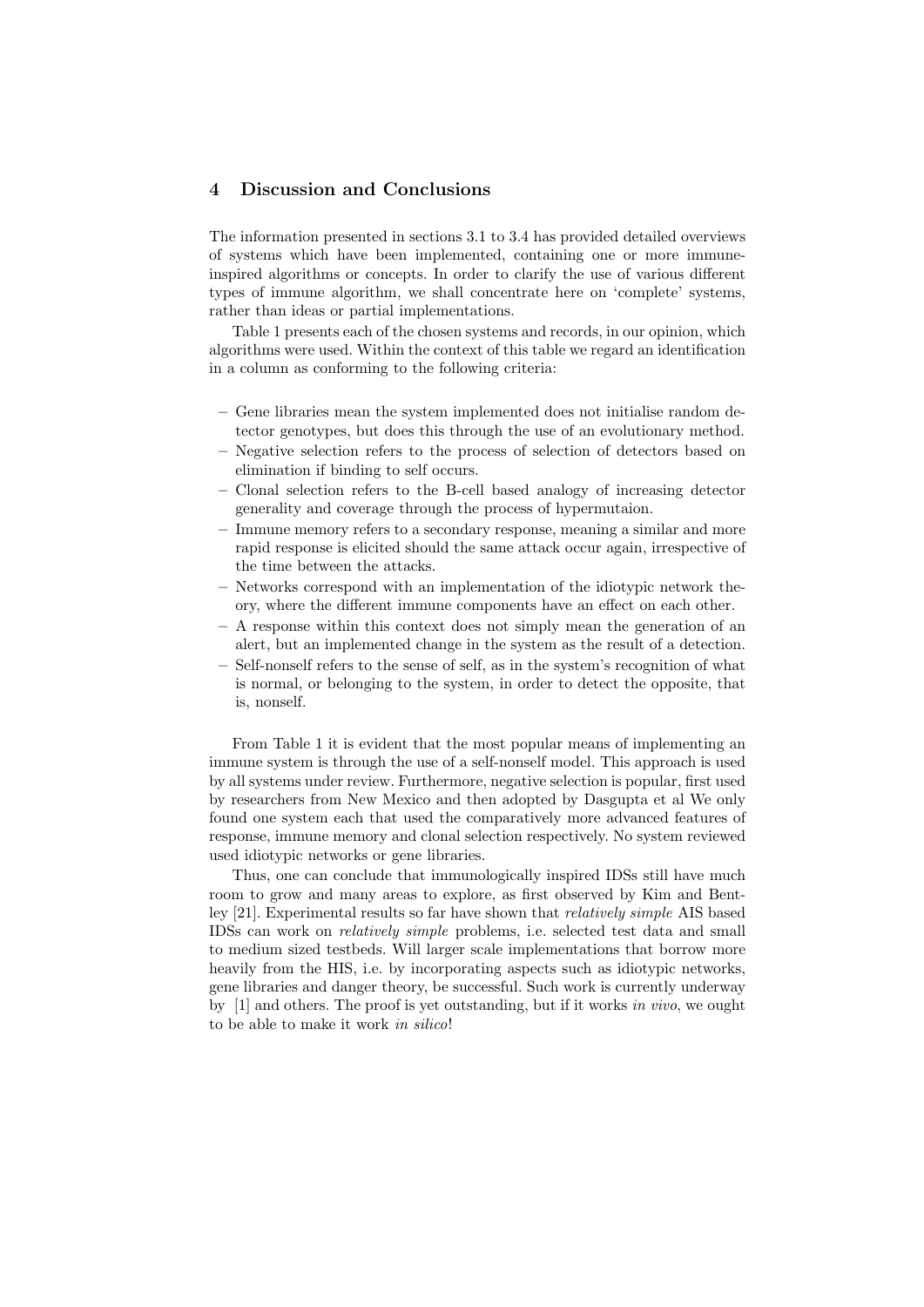### Acknowledgements

This project is supported by the EPSRC (GR/S47809/01), Hewlett-Packard Labs, Bristol, and the Firestorm intrusion detection system team.

### References

- 1. U Aickelin, P Bentley, S Cayzer, J Kim, and J McLeod. Danger theory: The link between ais and ids. In Proc. of the Second Internation Conference on Artificial Immune Systems (ICARIS-03), pages 147–155, 2003.
- 2. J Balthrop, F Esponda, S Forrest, and M Glickman. Coverage and generaliszation in an artificial immune system. Proceedings of GECCO, pages 3–10, 2002.
- 3. J Balthrop, S Forrest, and M Glickman. Revisiting lisys: Parameters and normal behaviour. Proceedings of the Congress on Evolutionary Computation, pages 1045– 1050, 2002.
- 4. K Begnum and M Burgess. A scaled, immunological approach to anomaly countermeasures (combining ph with cfengine). Integrated Network Management, pages 31–42, 2003.
- 5. J Boudec and S Sarafijanovic. An artificial immune system approach to misbehavior detection in mobile ad-hoc networks. Technical Report IC/2003/59, Ecole Polytechnique Federale de Lausanne, 2003.
- 6. M Burgess. Computer immunology. In Proc. of the Systems Administration Conference (LISA-98), pages 283-297, 1998.
- 7. D Dasgupta and N Attoh-Okine. Immunity-based systems: A survey. IEEE Int Conference on Systems, Man and Cybernetics, 1997.
- 8. D Dasgupta and S Forrest. Novelty detection in time series data using ideas from immunology. proceedings of the 5th International Conference on Intelligent Systems, Reno, 1996.
- 9. D Dasgupta and F Gonzalez. An immunity-based technique to characterize intrusions in computer networks. IEEE Transactions on Evolutionary Computation, 6(3):281–291, 2002.
- 10. L de Castro and J Timmis. Artificial Immune Systems: A New Computational Intelligence Approach. Springer, 2002.
- 11. H Debar, M Dacier, and A Wespi. vised taxonomy of intrusion-detection systems. Annales des Telecommunications, 55:83–100, 2000.
- 12. Stephanie Forrest, Alan S. Perelson, Lawrence Allen, and Rajesh Cherukuri. Selfnonself discrimination in a computer. In Proceedings of the 1994 IEEE Symposium on Security and Privacy, page 202. IEEE Computer Society, 1994.
- 13. Richard A. Goldsby, Thomas J. Kindt, Barbara A. Osborne, and W H Freeman, editors. Kubi Immunology. W. H. Freeman and Co., 5th ed edition, 2002.
- 14. F Gonzalez and D Dasgupta. Anomaly detection using real-valued negative selection. Journal of Genetic Programming and Evolvable Machines, 4:383–403, 2003.
- 15. Georges Grinstein. Information exploration shootout or benchmarks for information exploration. In Proceedings of the 7th conference on Visualization '96, pages 449–450. IEEE Computer Society Press, 1996.
- 16. S Hofmeyr and S Forrest. Intrusion detection using sequences of system calls. Journal of Computer Security, 6:151–180, 1998.
- 17. S Hofmeyr and S Forrest. Immunity by design. Proceedings of GECCO, pages 1289–1296, 1999.